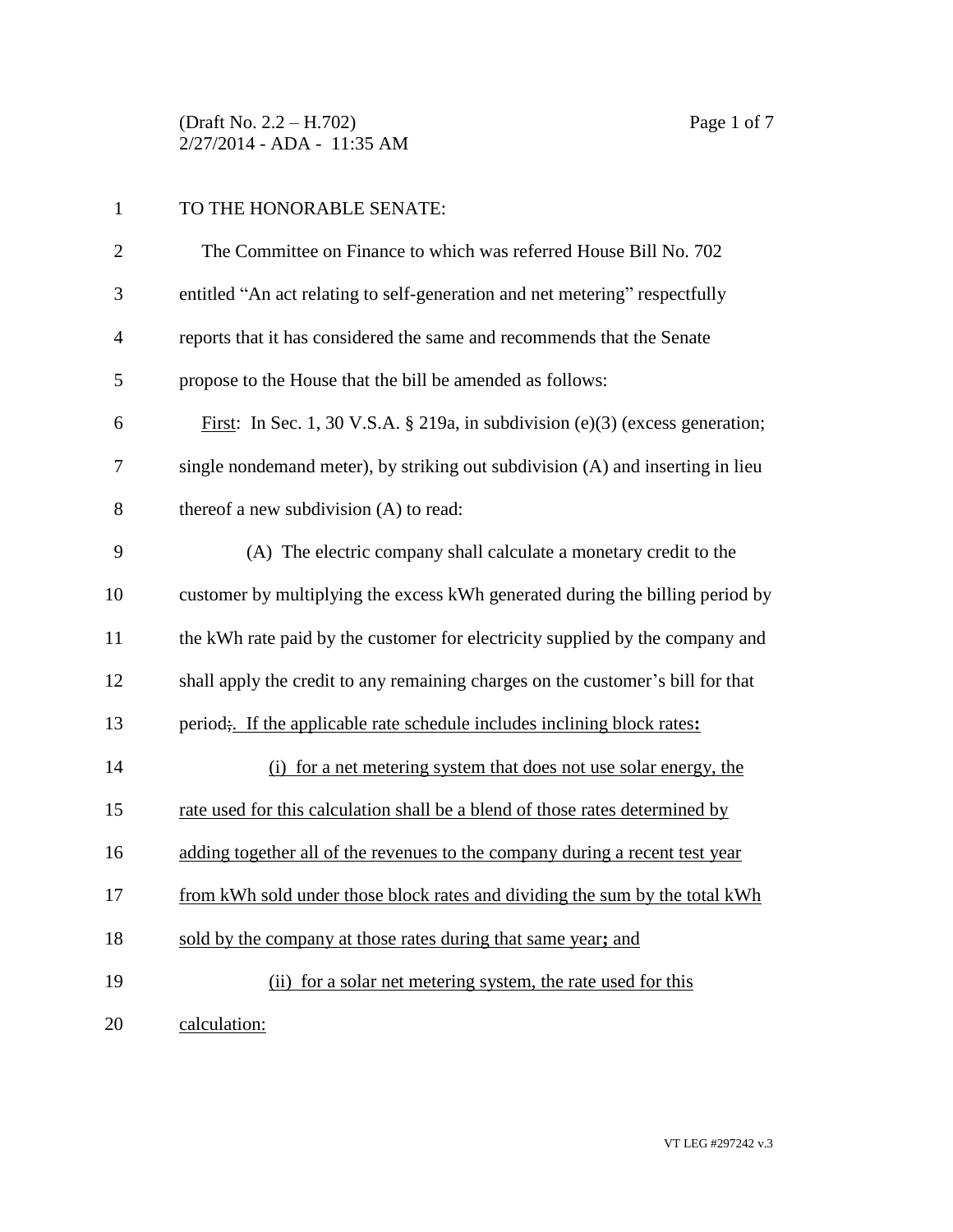## (Draft No. 2.2 – H.702) Page 2 of 7 2/27/2014 - ADA - 11:35 AM

| $\mathbf{1}$   | (I) during the ten years immediately following the system's                         |  |  |
|----------------|-------------------------------------------------------------------------------------|--|--|
| $\mathbf{2}$   | installation shall be the highest of those block rates and, after this ten-year     |  |  |
| 3              | period, shall be the blended rate in accordance with subdivision (i) of this        |  |  |
| $\overline{4}$ | subdivision $(A)$ ; or                                                              |  |  |
| 5              | (II) if the electric company's highest block rate exceeds the                       |  |  |
| 6              | adder sum described in subdivision $(h)(1)(K)$ of this section, then for the first  |  |  |
| 7              | year immediately following the system's installation, the electric company          |  |  |
| 8              | may use the adder sum to calculate the credit in lieu of the highest block rate,    |  |  |
| 9              | provided that during the following nine years, the electric company shall adjust    |  |  |
| 10             | the system's credit by a percentage equal to the percentage of each change in       |  |  |
| 11             | its highest block rate during the same period, and after the first ten years        |  |  |
| 12             | following the system's installation, the rate used to calculate the credit shall be |  |  |
| 13             | the blended rate in accordance with subdivision (i) of this subdivision (A).        |  |  |
| 14             | Second: In Sec. 1, 30 V.S.A. § 219a, in subsection (e) (electric energy             |  |  |
| 15             | measurement), by striking out subdivision (4) (excess generation; demand            |  |  |
| 16             | meter or time-of-use meter) and inserting in lieu thereof a new subdivision (4)     |  |  |
| 17             | to read:                                                                            |  |  |
| 18             | (4) For a net metering system serving a customer on a demand or                     |  |  |
| 19             | time-of-use rate schedule, the manner of measurement and the application of         |  |  |
| 20             | bill credits for the electric energy produced or consumed shall be substantially    |  |  |
| 21             | similar to that specified in this subsection for use with a single nondemand        |  |  |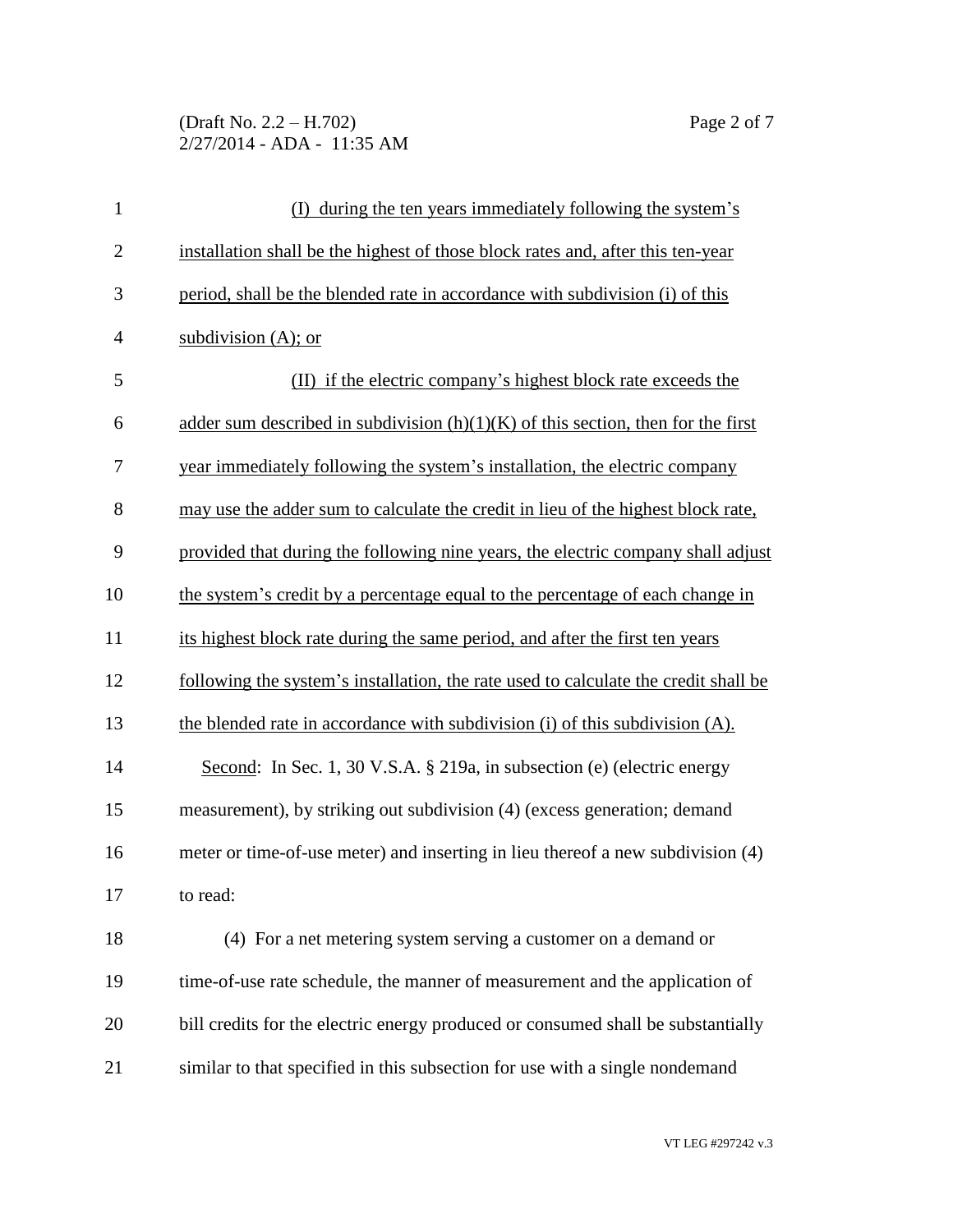## (Draft No. 2.2 – H.702) Page 3 of 7 2/27/2014 - ADA - 11:35 AM

| $\mathbf{1}$   | meter. However, if such a net metering system is interconnected directly to the    |  |  |  |
|----------------|------------------------------------------------------------------------------------|--|--|--|
| $\overline{2}$ | electric company through a separate meter whose primary purpose is to              |  |  |  |
| 3              | measure the energy generated by the system:                                        |  |  |  |
| $\overline{4}$ | (A) The bill credits shall apply to all kWh generated by the net                   |  |  |  |
| 5              | metering system and shall be calculated as if the customer were charged the        |  |  |  |
| 6              | kWh rate component of the interconnecting company's general residential rate       |  |  |  |
| 7              | schedule that consists of two rate components: a service charge and a kWh          |  |  |  |
| 8              | rate, excluding time-of-use rates and demand rates.                                |  |  |  |
| 9              | (B) If a company's general residential rate schedule includes                      |  |  |  |
| 10             | inclining block rates, the residential rate used for this calculation shall be the |  |  |  |
| 11             | highest of those block rates a rate calculated in the same manner as under         |  |  |  |
| 12             | subdivision $(3)(A)$ of this subsection (e).                                       |  |  |  |
| 13             | Third: In Sec. 1, 30 V.S.A. § 219a, in subdivision $(h)(1)(K)(i)$ (solar           |  |  |  |
| 14             | incentive calculation), by striking out subdivision (III) (blended rate) and       |  |  |  |
| 15             | inserting in lieu thereof a new subdivision (III) to read:                         |  |  |  |
| 16             | (III) If a company's general residential rate schedule includes                    |  |  |  |
| 17             | inclining block rates, the residential rate shall be the highest of those block    |  |  |  |
| 18             | rates.                                                                             |  |  |  |
| 19             | Fourth: In Sec. 1, 30 V.S.A. § 219a, by striking out subsection (m) and            |  |  |  |
| 20             | inserting in lieu thereof a new subsection (m) to read:                            |  |  |  |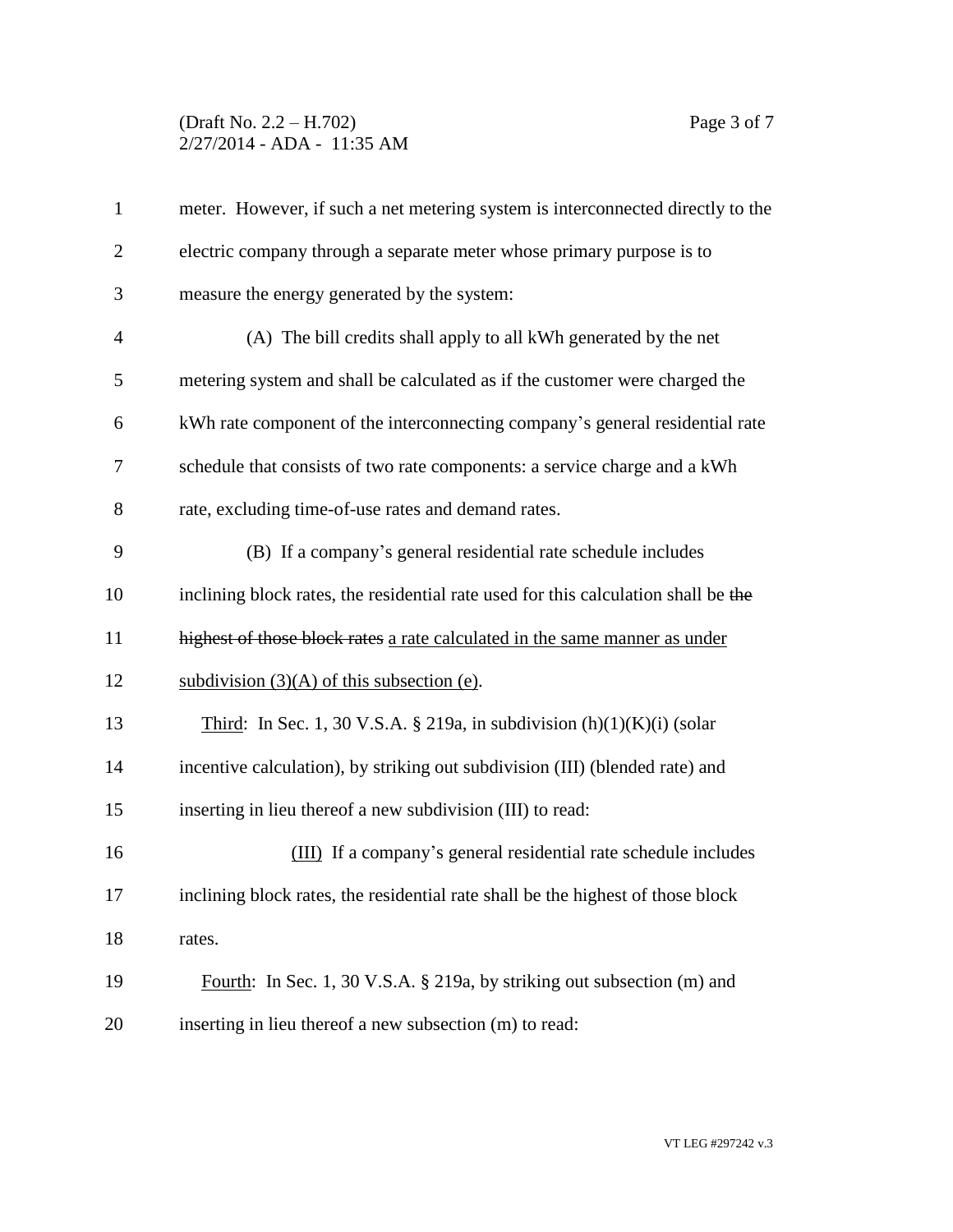(Draft No. 2.2 – H.702) Page 4 of 7 2/27/2014 - ADA - 11:35 AM

| $\mathbf{1}$   | $(m)(1)$ A facility for the generation of electricity to be consumed primarily         |  |  |  |
|----------------|----------------------------------------------------------------------------------------|--|--|--|
| $\overline{2}$ | by the Military Department established under 3 V.S.A. § 212 and 20 V.S.A.              |  |  |  |
| 3              | § 361(a) or the National Guard as defined in 32 U.S.C. § 101(3), and installed         |  |  |  |
| $\overline{4}$ | on property of the Military Department or National Guard located in Vermont,           |  |  |  |
| 5              | shall be considered a net metering system for purposes of this section if it has a     |  |  |  |
| 6              | capacity of 2.2 MW or less and meets the provisions of subdivisions $(a)(3)(B)$        |  |  |  |
| 7              | <b>through <math>(E)</math></b> $(a)(6)(B)$ – $(D)$ of this section.                   |  |  |  |
| 8              | (2) If the interconnecting electric company agrees, a solar facility or                |  |  |  |
| 9              | group of solar facilities for the generation of electricity, to be installed by        |  |  |  |
| 10             | one or more municipalities on a capped landfill, shall be considered a net             |  |  |  |
| 11             | metering system for purposes of this section if the facility or group of               |  |  |  |
| 12             | facilities has a total capacity of 2.2 MW or less and meets the provisions of          |  |  |  |
| 13             | subdivisions $(a)(6)(B)$ –(D) of this section. The facilities or group of              |  |  |  |
| 14             | facilities may serve as a group net metering system that includes each                 |  |  |  |
| 15             | participating municipality and may include members who are not a                       |  |  |  |
| 16             | municipality. In this subdivision (2), "municipality" shall have the same              |  |  |  |
| 17             | meaning as under 24 V.S.A. § 4551.                                                     |  |  |  |
| 18             | $(3)$ Such a $\triangle$ facility described in this subsection shall not be subject to |  |  |  |
| 19             | and shall not count toward the capacity limits of subdivisions $(a)(3)(A)$             |  |  |  |
| 20             | $(a)(6)(A)$ (no more than 500 kW) and (h)(1)(A) (four 15 percent of peak               |  |  |  |
| 21             | demand) of this section.                                                               |  |  |  |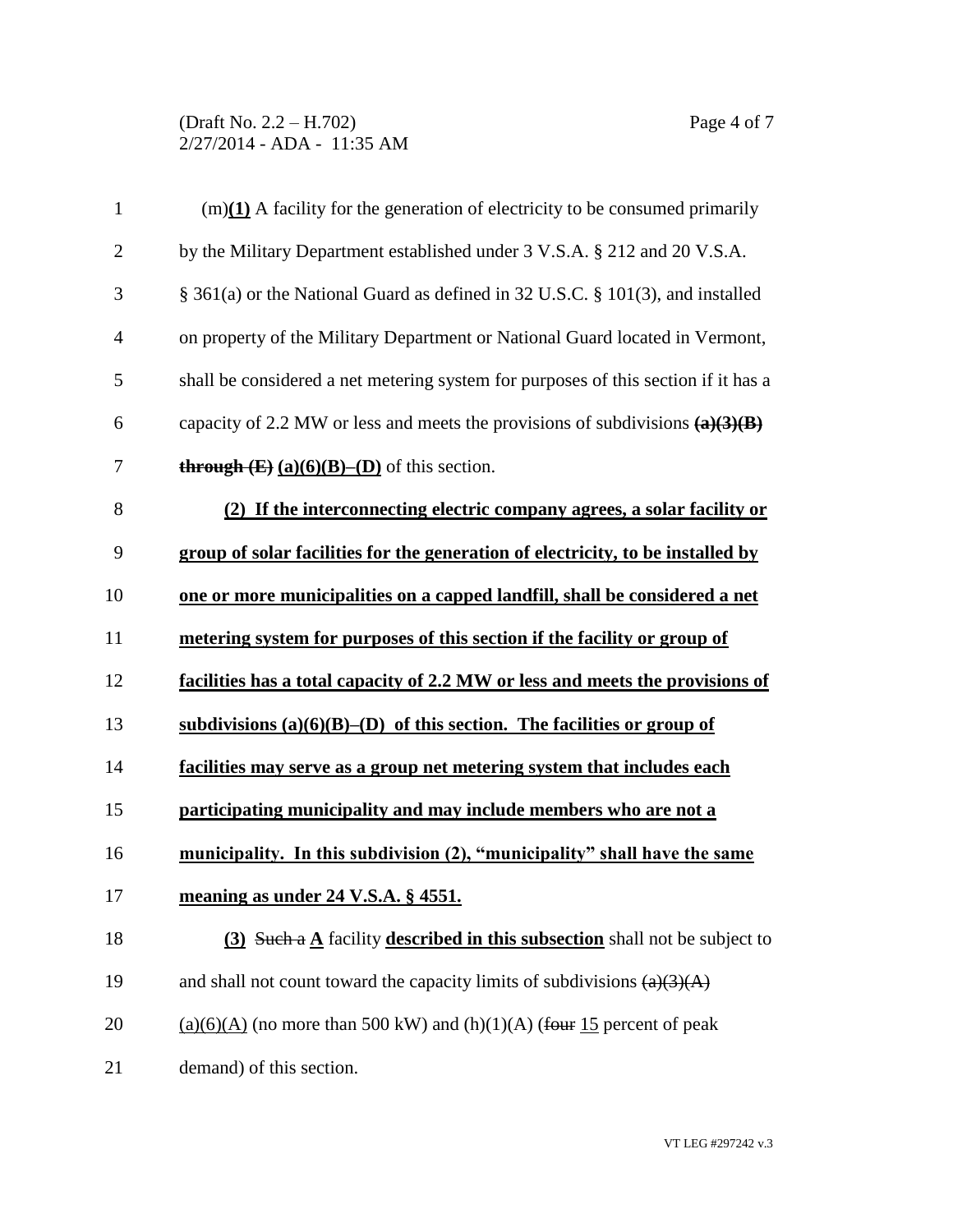| $\mathbf{2}$   | Fifth: In Sec. 1, 30 V.S.A. § 219a(n), in the first sentence, after "facilities"   |  |  |
|----------------|------------------------------------------------------------------------------------|--|--|
| 3              | by inserting to produce power and, before "installed," by inserting to be          |  |  |
| $\overline{4}$ | Sixth: In Sec. 1, 30 V.S.A. § 219a (self-generation and net metering), in          |  |  |
| 5              | subdivision $(o)(1)$ (renewable energy achievement requirements), by striking      |  |  |
| 6              | out subdivision (B) and inserting in lieu thereof a new subdivision (B) to read:   |  |  |
| 7              | (B) the electric company owns and has retired tradeable renewable                  |  |  |
| 8              | energy credits monitored and traded on the New England Generation                  |  |  |
| 9              | Information System equivalent to 90 percent of the company's total periodic        |  |  |
| 10             | retail sales of electricity calculated on a monthly basis commencing with the      |  |  |
| 11             | effective date of this subsection (o) and switching to an annual basis beginning   |  |  |
| 12             | one year after the effective date of this subsection; and                          |  |  |
| 13             | Seventh: In Sec. 4, 30 V.S.A. § 8010, in subsection (c), by striking out           |  |  |
| 14             | subdivision (3) and inserting in lieu thereof a new subdivision (3) to read:       |  |  |
| 15             | (3) The rules shall establish standards and procedures governing                   |  |  |
| 16             | application for and issuance or revocation of a certificate of public good for net |  |  |
| 17             | metering systems under the provisions of section 248 of this title. In             |  |  |
| 18             | establishing these standards and procedures, the rules:                            |  |  |
| 19             | (A) may waive the requirements of section 248 of this title that are               |  |  |
| 20             | not applicable to net metering systems, including criteria that are generally      |  |  |
| 21             | applicable to public service companies as defined in this title;                   |  |  |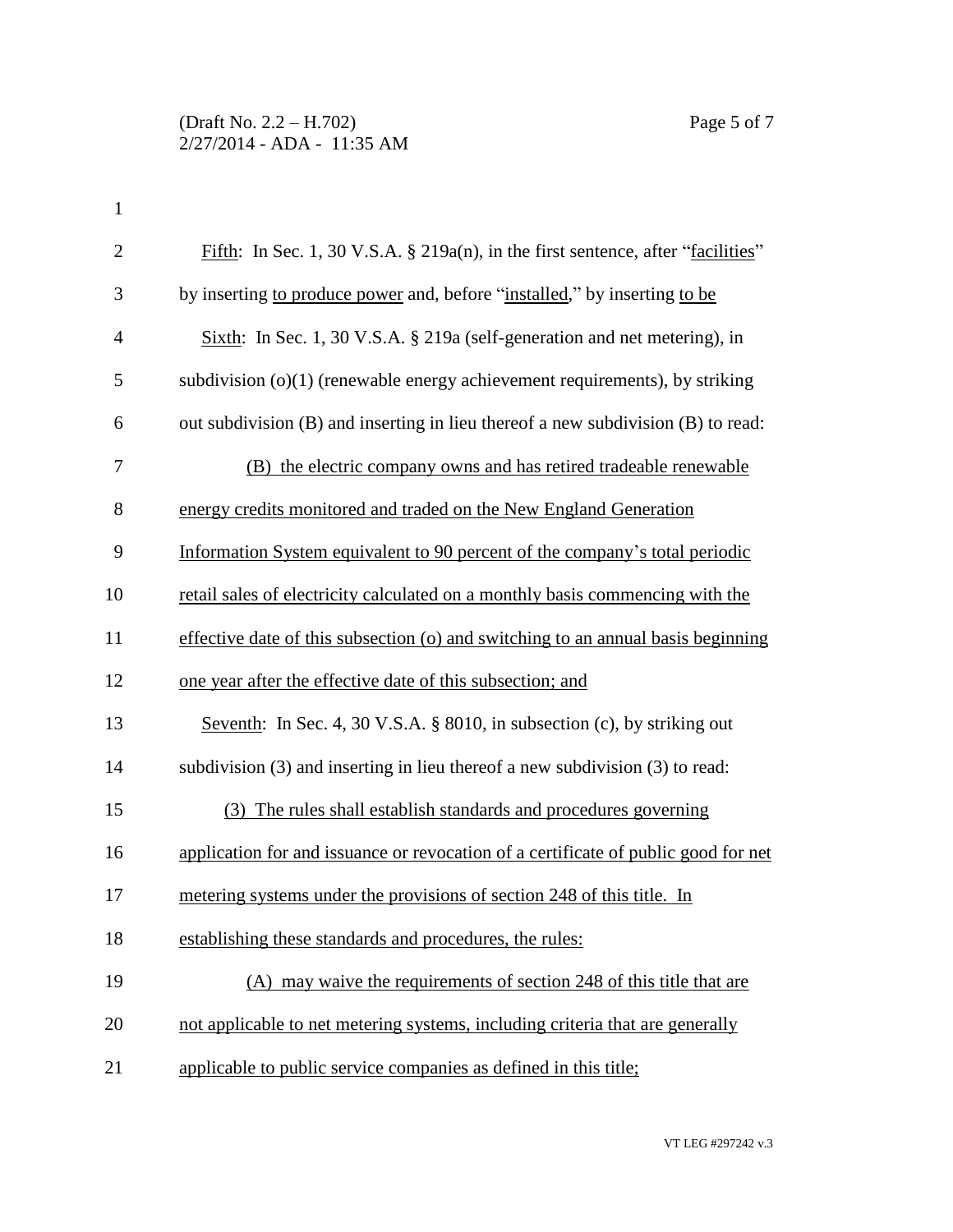(Draft No. 2.2 – H.702) Page 6 of 7 2/27/2014 - ADA - 11:35 AM

| $\mathbf{1}$   | (B) may modify notice and hearing requirements of this title as the                |  |
|----------------|------------------------------------------------------------------------------------|--|
| $\overline{2}$ | Board considers appropriate; and                                                   |  |
| 3              | (C) shall seek to simplify the application and review process as                   |  |
| 4              | appropriate; and                                                                   |  |
| 5              | (D) with respect to net metering systems that exceed 150 kW in                     |  |
| 6              | plant capacity, shall apply the so-called "Quechee" test for aesthetic             |  |
| 7              | impact as described by the Vermont Supreme Court in the case of In re              |  |
| 8              | Halnon, 174 Vt. 515 (2002) (mem.). The rules and application form shall            |  |
| 9              | state the components of this test.                                                 |  |
| 10             | Eighth: In Sec. 10 (effective dates; applicability; implementation), in            |  |
| 11             | subsection (b), by striking out the first sentence and inserting in lieu thereof:  |  |
| 12             | In this subsection, "amended subdivisions" means 30 V.S.A.                         |  |
| 13             | $\S$ 219a(e)(3)(A) (credits), (e)(4)(B)(credits), and (h)(1)(K) (mandatory solar   |  |
| 14             | incentive) as amended by Sec. 1 of this act.                                       |  |
| 15             | Ninth: In Sec. 10 (effective dates; applicability; implementation), by             |  |
| 16             | adding a subsection (h) to read:                                                   |  |
| 17             | (h) During statutory revision, the Office of Legislative Council shall             |  |
| 18             | substitute the actual dates for the phrases, in 30 V.S.A. $\S 219a(o)(1)(B)$ ,     |  |
| 19             | "effective date of this subsection" and "one year after the effective date of this |  |
| 20             | subsection."                                                                       |  |

21